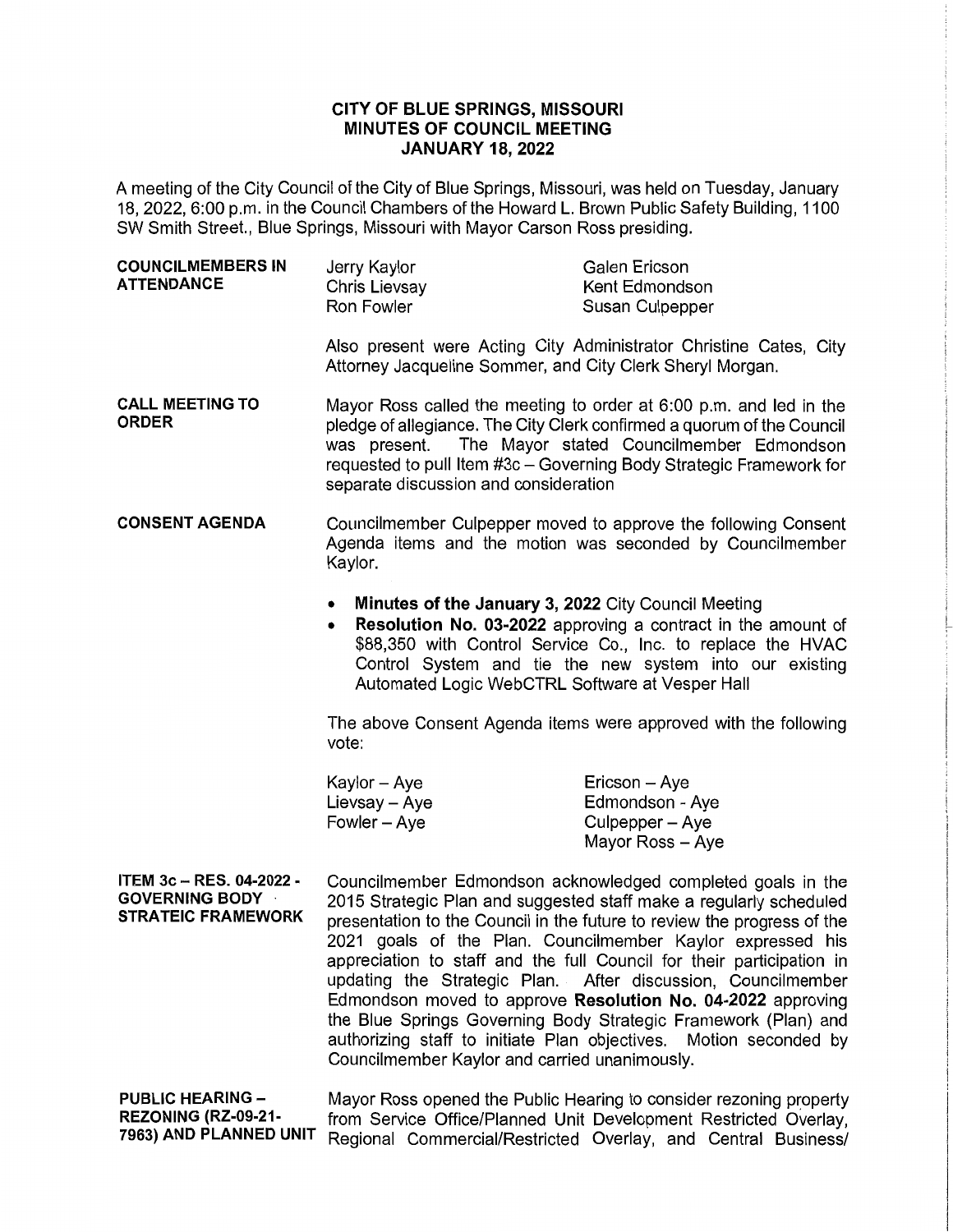**DEVELOPMENT CONCEPT PLAN (PUDC-09-21-7964) FOR THE RETREAT AT CHAPMAN FARMS**  Restricted Overlay to Single-Family/Planned Unit Development/ Restricted Overlay (RZ-09-21-7963) and approving a Planned Unit Development Concept Plan to develop a 57-lot single-family subdivision on 26.29 +\- acres generally located east of SW 7 Highway, south of SW Chapman Farms Drive, west of SW Lake Side Drive, and north of SW Mason School Road (PUDC-09-21-7964) at 6:05 p.m. The minutes of the public hearing were recorded by a certified court reporter. City Clerk Sheryl Morgan entered one exhibit into the record.

**STAFF REPORT**  Matt Wright, Assistant Director of Community Development, reviewed the details of the proposed rezoning and Planned Unit Development Concept Plan and addressed questions from the Council.

**APPLICANT**  Kyle Jones of Summit Homes was present and addressed questions from the Council.

> Councilmember Fowler shared maps outlining the minimum floor area classifications and the stepdown plan to meet the City's code and are entered as Exhibit #2 into the record.

**IN OPPOSITION TO**  Bob Chaney spoke in opposition to the fence required by Council for these homes.

> The Mayor hearing no further comments for or against, closed the public hearing at 6:20 p.m.

**INTRODUCTION AND 1ST READING - BILL NO. 4941**  - **REZONING FOR THE RETREAT AT CHAPMAN FARMS (RZ-09-21-7963)** 

Councilmember Culpepper introduced Bill No. 4941 approving a rezoning from Service Office/Planned Unit Development Restricted Overlay, Regional Commercial/Restricted Overlay, and Central Business/ Restricted Overlay to Single-Family/Planned Unit Development/ Restricted Overlay for 26.29 +\- acre property generally located east of SW 7 Highway, south of SW Chapman Farms Drive. west of SW Lake Side Drive, and north of SW Mason School Road (RZ-09-21-7963). City Clerk Sheryl Morgan made the first reading of Bill No. 4941 by title; copies of the proposed Bill having previously been made available to the public.

Councilmember Fowler moved to approve Bill No. 4941 upon its first reading and proceed with the second reading. Motion seconded by Councilmember Culpepper and after discussion carried with a vote of 6-1 (Councilmember Lievsay voting No).

**2ND READING - BILL NO.** Ms. Morgan made the second reading of Bill No. 4941 by title. **4941** Councilmember Fowler moved to adopt Bill No. 4941 upon its second reading and give it **ORDINANCE NO. 5075,** with a copy attached hereto and made a part of the minutes. Motion seconded by Councilmember Kaylor and carried with the following vote:

| Lievsay -- No | Edmondson $-$ Aye |
|---------------|-------------------|
| Fowler – Aye  | Culpepper – Aye   |
| Ericson – Aye | Kaylor – Aye      |
|               | Mayor Ross - Ave  |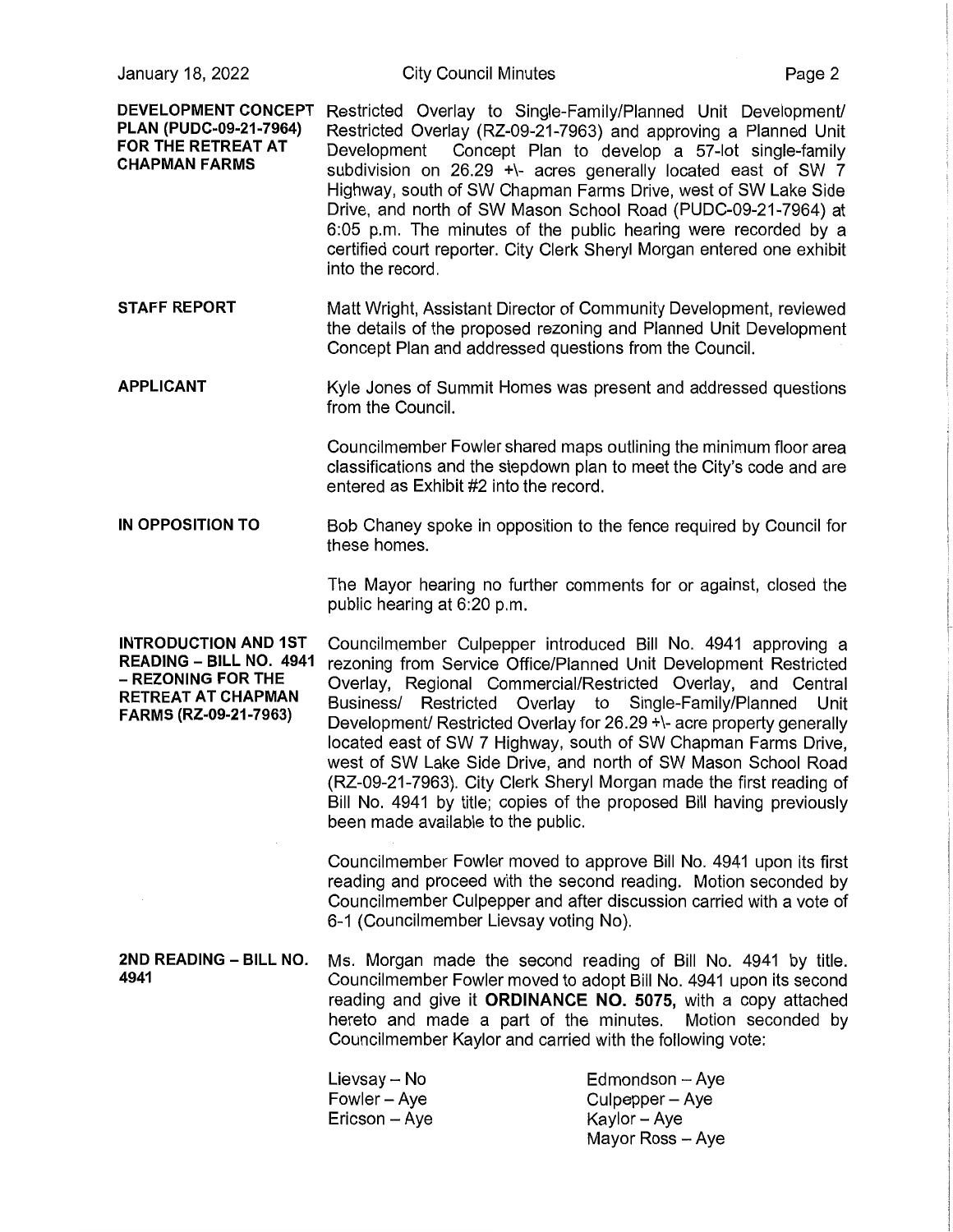**INTRODUCTION AND 1ST** 

Councilmember Culpepper introduced Bill No. 4942 approving a

| READING – BILL NO. 4942<br>– PLANNED UNIT<br><b>DEVELOPMENT CONCEPT</b><br>PLAN FOR THE RETREAT<br>AT CHAPMAN FARMS<br>(PUDC-09-21-7964)                 | the public.                                                                                                                                                                                                                                                                                                                                                                                                                                                                                                                                                               | Planned Unit Development Concept Plan to develop a 57-lot single-<br>family subdivision on 26.29 +\- acres generally located east of SW 7<br>Highway, south of SW Chapman Farms Drive, west of SW Lake Side<br>Drive, and north of SW Mason School Road (PUDC-09-21-7964). City<br>Clerk Sheryl Morgan made the first reading of Bill No. 4942 by title;<br>copies of the proposed Bill having previously been made available to |
|----------------------------------------------------------------------------------------------------------------------------------------------------------|---------------------------------------------------------------------------------------------------------------------------------------------------------------------------------------------------------------------------------------------------------------------------------------------------------------------------------------------------------------------------------------------------------------------------------------------------------------------------------------------------------------------------------------------------------------------------|----------------------------------------------------------------------------------------------------------------------------------------------------------------------------------------------------------------------------------------------------------------------------------------------------------------------------------------------------------------------------------------------------------------------------------|
|                                                                                                                                                          | Councilmember Kaylor.                                                                                                                                                                                                                                                                                                                                                                                                                                                                                                                                                     | Councilmember Fowler moved to approve Bill No. 4942 upon its first<br>reading and proceed with the second reading. Motion seconded by                                                                                                                                                                                                                                                                                            |
| <b>MOTION TO AMEND</b>                                                                                                                                   | carried unanimously.                                                                                                                                                                                                                                                                                                                                                                                                                                                                                                                                                      | Councilmember Fowler moved to amend Bill No. 4942 so that the<br>minimum living space square feet is the most conservative under<br>Section 407.110. Motion seconded by Councilmember Culpepper and                                                                                                                                                                                                                              |
| VOTE ON BILL NO. 4942,<br><b>AS AMENDED</b>                                                                                                              | unanimously.                                                                                                                                                                                                                                                                                                                                                                                                                                                                                                                                                              | After Council discussion, Bill No. 4942, as amended, was approved                                                                                                                                                                                                                                                                                                                                                                |
| 2ND READING - BILL NO.<br>4942, AS AMENDED                                                                                                               | following vote:                                                                                                                                                                                                                                                                                                                                                                                                                                                                                                                                                           | Ms. Morgan made the second reading of Bill No. 4942, as amended,<br>by title. Councilmember Fowler moved to adopt Bill No. 4942, as<br>amended, upon its second reading and give it ORDINANCE NO.<br>5076, with a copy attached hereto and made a part of the minutes.<br>Motion seconded by Councilmember Kaylor and carried with the                                                                                           |
|                                                                                                                                                          | Fowler - Aye<br>Ericson - Aye<br>Edmondson - Aye                                                                                                                                                                                                                                                                                                                                                                                                                                                                                                                          | Culpepper - Aye<br>Kaylor - Aye<br>Lievsay - Aye<br>Mayor Ross - Aye                                                                                                                                                                                                                                                                                                                                                             |
| <b>PUBLIC HEARING -</b><br>REZONING (RZ-12-21-<br>8083) AND PLANNED<br>DEVELOPMENT CONCEPT<br>PLAN (PDC-12-21-8084)<br><b>FOR WHITE OAK MIXED</b><br>USE | Mayor Ross opened the Public Hearing to consider rezoning property<br>from General Business to Planned Development - Mixed-Use (RZ-12-<br>21-8083) and approving a Planned Development Concept Plan for the<br>White Oak Mixed-Use development with 102 apartment units and<br>10,000-sf. of office and retail space at the southeast corner of SW<br>Luttrell Road and SW Sunset Avenue (PDC-12-21-8084) at 6:27 p.m.<br>The minutes of the public hearing were recorded by a certified court<br>reporter. City Clerk Sheryl Morgan entered one exhibit into the record. |                                                                                                                                                                                                                                                                                                                                                                                                                                  |
| <b>STAFF REPORT</b>                                                                                                                                      | Concept Plan and addressed questions from the Council.                                                                                                                                                                                                                                                                                                                                                                                                                                                                                                                    | Matt Wright, Assistant Director of Community Development, reviewed<br>the details of the proposed rezoning and Planned Development                                                                                                                                                                                                                                                                                               |
| <b>APPLICANT</b>                                                                                                                                         | public hearing.                                                                                                                                                                                                                                                                                                                                                                                                                                                                                                                                                           | Tom Homburg of NSPJ Architects answered questions from Council.<br>Mr. Homburg presented slides from a PowerPoint presentation<br>entitled White Oak Mixed-Use which are entered as Exhibit 2 to the                                                                                                                                                                                                                             |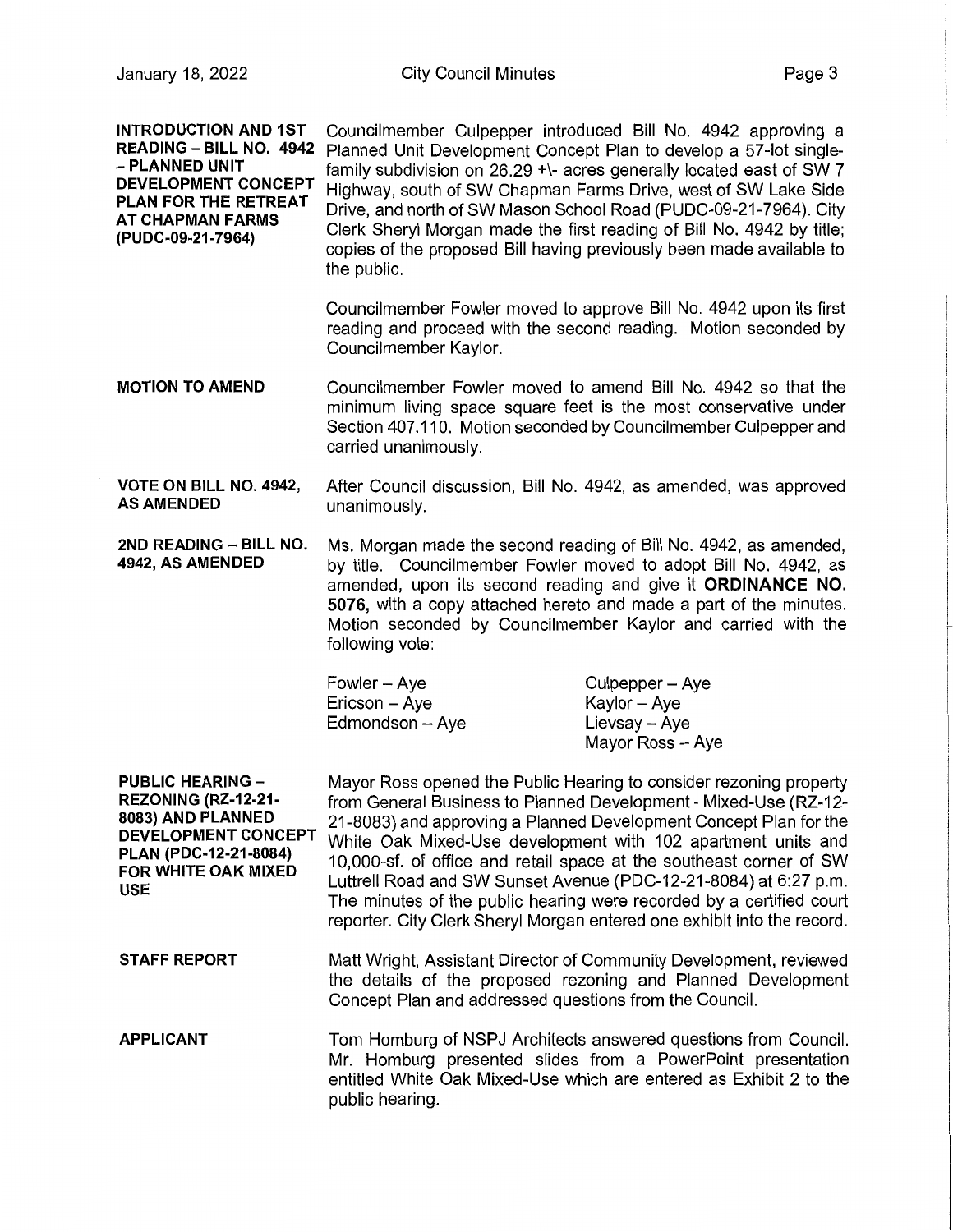| January 18, 2022                                                                                                                                                | <b>City Council Minutes</b>                                                                                                                                                                                                                                                                                                                                                                      | Page 4                                                                                                                                                                                                                                                                                                                                                                                                            |
|-----------------------------------------------------------------------------------------------------------------------------------------------------------------|--------------------------------------------------------------------------------------------------------------------------------------------------------------------------------------------------------------------------------------------------------------------------------------------------------------------------------------------------------------------------------------------------|-------------------------------------------------------------------------------------------------------------------------------------------------------------------------------------------------------------------------------------------------------------------------------------------------------------------------------------------------------------------------------------------------------------------|
|                                                                                                                                                                 | public hearing at 6:56 p.m.                                                                                                                                                                                                                                                                                                                                                                      | The Mayor hearing no further comments for or against, closed the                                                                                                                                                                                                                                                                                                                                                  |
| <b>INTRODUCTION AND 1ST</b><br>READING - BILL NO. 4943<br>- REZONING FOR WHITE<br><b>OAK MIXED USE</b><br>(RZ-12-21-8083)                                       | Councilmember Culpepper introduced Bill No. 4943 rezoning property<br>from General Business to Planned Development - Mixed-Use located<br>at the southeast corner of SW Luttrell Road and SW Sunset Avenue<br>(RZ-12-21-8083). City Clerk Sheryl Morgan made the first reading of<br>Bill No. 4943 by title; copies of the proposed Bill having previously<br>been made available to the public. |                                                                                                                                                                                                                                                                                                                                                                                                                   |
|                                                                                                                                                                 | Fowler voting No) after discussion.                                                                                                                                                                                                                                                                                                                                                              | Councilmember Fowler moved to approve Bill No. 4943 upon its first<br>reading and proceed with the second reading. Motion seconded by<br>Councilmember Kaylor and carried with a vote of 6-1 (Councilmember                                                                                                                                                                                                       |
| 2ND READING - BILL NO.<br>4943                                                                                                                                  | Councilmember Kaylor and carried with a vote of 5-2 as follows:                                                                                                                                                                                                                                                                                                                                  | Ms. Morgan made the second reading of Bill No. 4943 by title.<br>Councilmember Fowler moved to adopt Bill No. 4943 upon its second<br>reading and give it ORDINANCE NO. 5077, with a copy attached<br>hereto and made a part of the minutes. Motion seconded by                                                                                                                                                   |
|                                                                                                                                                                 | Ericson - No<br>Edmondson - Aye<br>Culpepper - Aye                                                                                                                                                                                                                                                                                                                                               | Kaylor - Aye<br>Lievsay - Aye<br>Fowler - No<br>Mayor Ross - Aye                                                                                                                                                                                                                                                                                                                                                  |
| <b>INTRODUCTION AND 1ST</b><br>READING - BILL NO. 4944<br>- PLANNED<br><b>DEVELOPMENT CONCEPT</b><br>PLAN FOR WHITE OAK<br><b>MIXED USE</b><br>(PDC-12-21-8084) | having previously been made available to the public.                                                                                                                                                                                                                                                                                                                                             | Councilmember Culpepper introduced Bill No. 4944 approving a<br>Planned Development Concept Plan for the White Oak Mixed-Use<br>development with 102 apartment units and 10,000-sf. of office and<br>retail space at the southeast corner of SW Luttrell Road and SW<br>Sunset Avenue (PDC-12-21-8084). City Clerk Sheryl Morgan made<br>the first reading of Bill No. 4944 by title; copies of the proposed Bill |
|                                                                                                                                                                 | Councilmember Kaylor and carried with a vote of<br>(Councilmembers Fowler and Ericson voting No).                                                                                                                                                                                                                                                                                                | Councilmember Fowler moved to approve Bill No. 4944 upon its first<br>reading and proceed with the second reading. Motion seconded by<br>$5 - 2$                                                                                                                                                                                                                                                                  |
| 2ND READING - BILL NO.<br>4944                                                                                                                                  | Councilmember Kaylor and carried with a vote of 5-2 as follows:                                                                                                                                                                                                                                                                                                                                  | Ms. Morgan made the second reading of Bill No. 4944 by title.<br>Councilmember Fowler moved to adopt Bill No. 4944 upon its second<br>reading and give it ORDINANCE NO. 5078, with a copy attached<br>hereto and made a part of the minutes. Motion seconded by                                                                                                                                                   |
|                                                                                                                                                                 | Edmondson - Aye<br>Culpepper - Aye<br>Kaylor - Aye                                                                                                                                                                                                                                                                                                                                               | Lievsay - Aye<br>Fowler - No<br>Ericson -- No<br>Mayor Ross - Aye                                                                                                                                                                                                                                                                                                                                                 |
| <b>PUBLIC HEARING -</b><br><b>CONDITIONAL USE</b>                                                                                                               |                                                                                                                                                                                                                                                                                                                                                                                                  | Mayor Ross opened the Public Hearing to consider approval of a<br>Conditional Use Permit with Alternative Development Standards for<br>the relocation of a short-term loan service business (Advance                                                                                                                                                                                                              |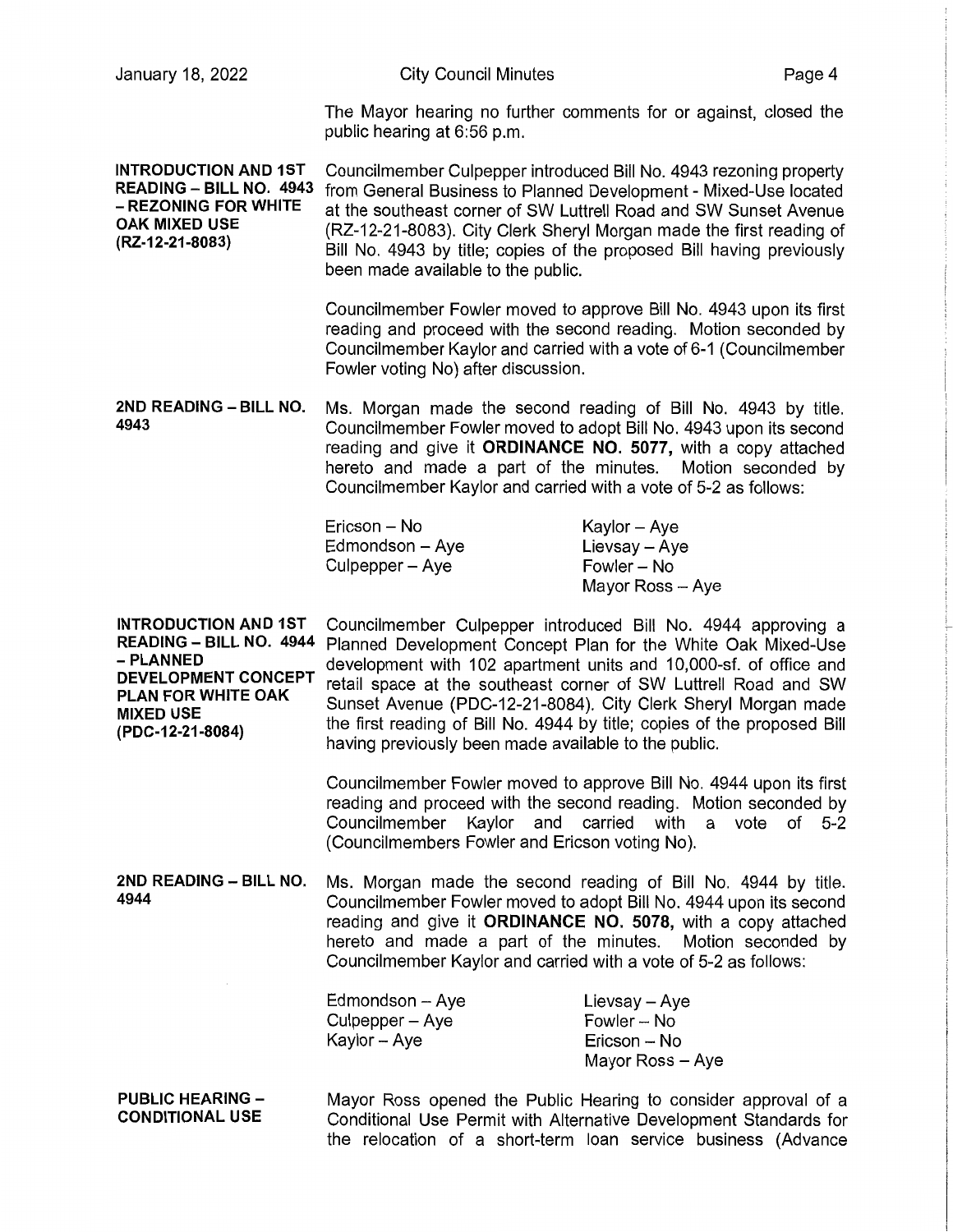| January 18, 2022                                                                                                                                                                                | <b>City Council Minutes</b>                                                                                                                                                                                                                                                                                                                                                                                                                                                                                          | Page 5 |
|-------------------------------------------------------------------------------------------------------------------------------------------------------------------------------------------------|----------------------------------------------------------------------------------------------------------------------------------------------------------------------------------------------------------------------------------------------------------------------------------------------------------------------------------------------------------------------------------------------------------------------------------------------------------------------------------------------------------------------|--------|
| PERMIT FOR ADVANCE<br><b>AMERICA</b><br>(CUP-12-21-8074)                                                                                                                                        | America) from 802 SW 40 Hwy. to 792 SW 40 Hwy. in the Sunset<br>Plaza Shopping Center (CUP-12-21-8074) at 7:00 p.m. The minutes<br>of the public hearing were recorded by a certified court reporter. City<br>Clerk Sheryl Morgan entered one exhibit into the record.                                                                                                                                                                                                                                               |        |
| <b>STAFF REPORT</b>                                                                                                                                                                             | Jamarcus Magee, Associate Planner, reviewed the details of the<br>proposed Conditional Use Permit and addressed questions from the<br>Council. Council discussed the use of the grandfathering of the short-<br>term loan business and the addition of the Conditional Use Permit.                                                                                                                                                                                                                                   |        |
| <b>APPLICANT</b>                                                                                                                                                                                | Adam Lyngar of Cadence Commercial Real Estate addressed the<br>Council and discussed the request and use of the property.                                                                                                                                                                                                                                                                                                                                                                                            |        |
|                                                                                                                                                                                                 | The Mayor hearing no comments for or against, closed the public<br>hearing at $7:12$ p.m.                                                                                                                                                                                                                                                                                                                                                                                                                            |        |
| <b>INTRODUCTION AND 1ST</b><br>READING - BILL NO. 4945<br>- CONDITIONAL USE<br>PERMIT FOR ADVANCE<br><b>AMERICA</b><br>(CUP-12-21-8074)                                                         | Councilmember Culpepper introduced Bill No. 4945 approving a<br>Conditional Use Permit with Alternative Development Standards for<br>the relocation of a short-term loan service business (Advance<br>America) from 802 SW 40 Hwy. to 792 SW 40 Hwy. in the Sunset<br>Plaza Shopping Center (CUP-12-21-8074). City Clerk Sheryl Morgan<br>made the first reading of Bill No. 4945 by title; copies of the proposed<br>Bill having previously been made available to the public.                                      |        |
|                                                                                                                                                                                                 | Councilmember Fowler moved to approve Bill No. 4945 upon its first<br>reading and proceed with the second reading. Motion seconded by<br>Councilmember Kaylor and after Council discussion failed with a vote<br>of 1-6 (Councilmember Fowler voting Aye).                                                                                                                                                                                                                                                           |        |
| <b>PUBLIC HEARING - BLUE</b><br><b>SPRINGS AQUATICS</b><br><b>CENTER REZONING (RZ-</b><br>12-21-8078) AND<br><b>GENERAL DEVELOPMENT</b><br>PLAN (GDP-12-21-8081) -<br><b>MOTION TO CONTINUE</b> | Mayor Ross advised the Council the applicant, Allison Vandever with<br>SFS Architecture on behalf of the property owner, City of Blue Springs,<br>has requested a continuance of the public hearing to the February 7,<br>2022 Council Meeting. Councilmember Fowler moved to continue the<br>public hearing on the rezoning and General Development Plan for the<br>Blue Springs Aquatics Center to the February 7, 2022 Council<br>meeting. Motion seconded by Councilmember Edmondson and<br>carried unanimously. |        |
| <b>INTRODUCTION AND 1ST</b><br><b>READING - BILL NO. 4946</b><br>– FINAL PLAT FOR DEREK<br>JAMES ESTATE (PF-12-21-<br>8071)                                                                     | Councilmember Fowler introduced Bill No. 4946 approving the Final<br>Plat for Derek James Estate, generally located south of NW R D Mize<br>Road between NW 7 Highway and NW 10th Street (PF-12-21-8071).<br>City Clerk Sheryl Morgan made the first reading of Bill No. 4946 by<br>title; copies of the proposed Bill having previously been made<br>available to the public.                                                                                                                                       |        |
|                                                                                                                                                                                                 | Councilmember Fowler moved to approve Bill No. 4946 upon its first<br>reading and proceed with the second reading. Motion seconded by<br>Councilmember Kaylor and carried with a vote of 6-1 (Councilmember<br>Fowler voting No).                                                                                                                                                                                                                                                                                    |        |
| 2ND READING - BILL NO.<br>4946                                                                                                                                                                  | Ms. Morgan made the second reading of Bill No. 4946 by title.<br>Councilmember Fowler moved to adopt Bill No. 4946 upon its second<br>reading and give it ORDINANCE NO. 5079, with a copy attached                                                                                                                                                                                                                                                                                                                   |        |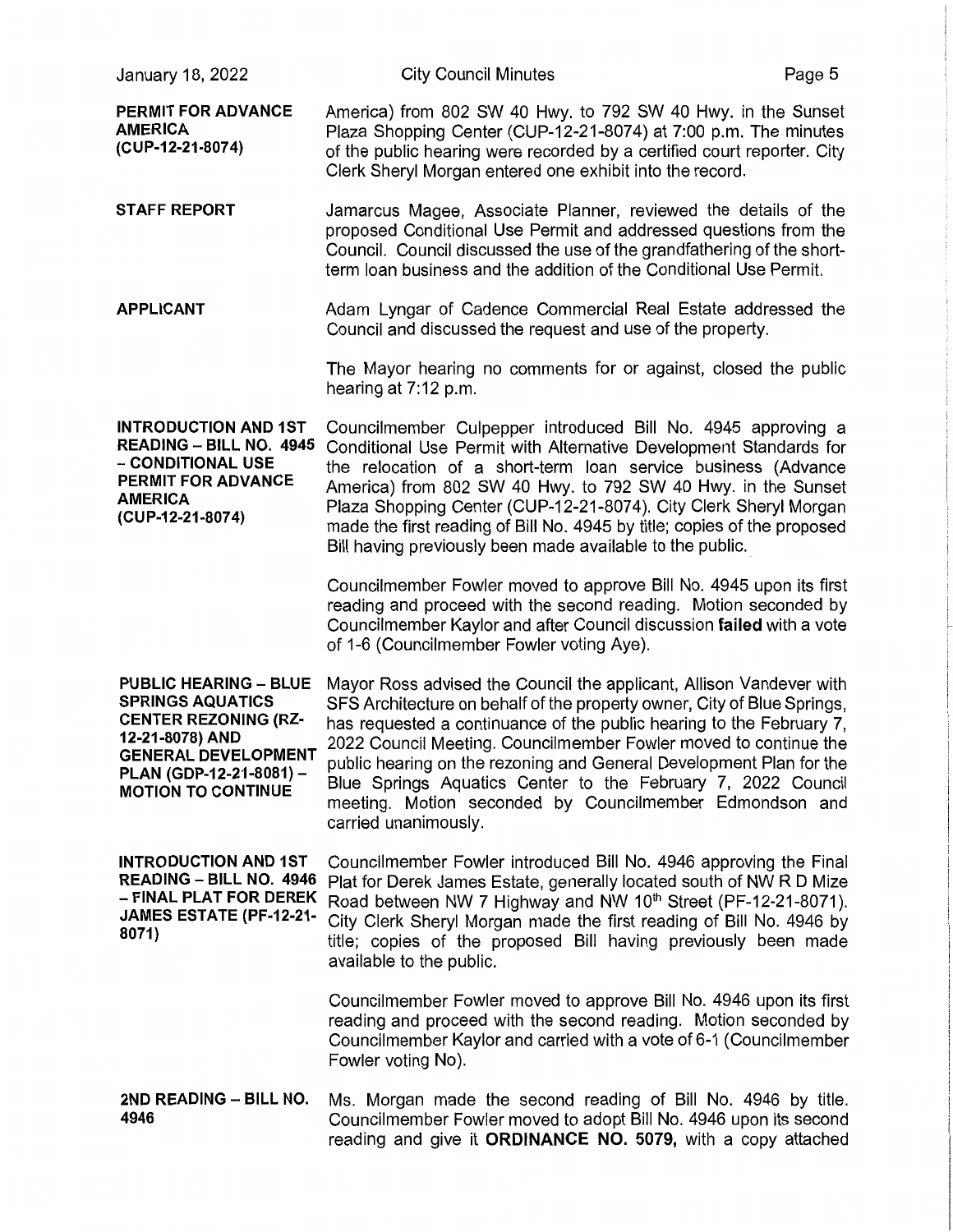hereto and made a part of the minutes. Motion seconded by Councilmember Edmondson and carried with the following vote:

| Culpepper -- Aye | Fowler – No       |
|------------------|-------------------|
| Kaylor -- Aye    | Ericson – No      |
| Lievsay – Aye    | $Edmondson - Aye$ |
|                  | Mayor Ross - Aye  |

**INTRODUCTION AND 1ST READING - BILL NO. 4947**  - **FINAL PLAT FOR COPPERLEAF SHOPPING CENTER (PF-12-21-8089)**  Councilmember Culpepper introduced Bill No. 4947 approving the Final Plat for Copperleaf Shopping Center Replat (PF-12-21-8089), generally located west of NW 7 Highway between NW RD Mize Road and NW Hearnes Avenue. City Clerk Sheryl Morgan made the first reading of Bill No. 4947 by title; copies of the proposed Bill having previously been made available to the public.

> Councilmember Fowler moved to approve Bill No. 4947 upon its first reading and proceed with the second reading. Motion seconded by Councilmember Kaylor and carried unanimously.

**2ND READING - BILL NO.** Ms. Morgan made the second reading of Bill No. 4947 by title. **4947** Councilmember Fowler moved to adopt Bill No. 4947 upon its second reading and give it **ORDINANCE NO. 5080,** with a copy attached hereto and made a part of the minutes. Motion seconded by Councilmember Ericson and carried with the following vote:

| Kaylor – Aye  | Ericson - Aye    |
|---------------|------------------|
| Lievsay - Aye | Edmondson - Aye  |
| Fowler – Aye  | Culpepper – Aye  |
|               | Mayor Ross - Aye |

**INTRODUCTION AND 1ST READING - BILL NO. 4948**  - **AMENDING ORD-5060** - **FINAL PLAT FOR CAMBRIDGE PARK - 1ST PLAT (PF-10-21-8002)**  Councilmember Culpepper introduced Bill No. 4948 amending Ordinance No. 5060 approving the Final Plat for Cambridge Park - 1st Plat, generally located North of SE Major Road at SE 6th Street (PF-10-21-8002). City Clerk Sheryl Morgan made the first reading of Bill No. 4948 by title; copies of the proposed Bill having previously been made available to the public.

> Councilmember Fowler moved to approve Bill No. 4948 upon its first reading and proceed with the second reading. Motion seconded by Councilmember Kaylor and after discussion carried unanimously.

**2ND READING - BILL NO.** Ms. Morgan made the second reading of Bill No. 4948 by title. **4948** Councilmember Fowler moved to adopt Bill No. 4948 upon its second reading and give it **ORDINANCE NO. 5081,** with a copy attached hereto and made a part of the minutes. Motion seconded by Councilmember Kaylor carried with the following vote:

| Fowler – Aye    | Culpepper – Aye  |
|-----------------|------------------|
| Ericson – Aye   | Kaylor – Aye     |
| Edmondson - Aye | Lievsay - Ave    |
|                 | Mavor Ross - Ave |